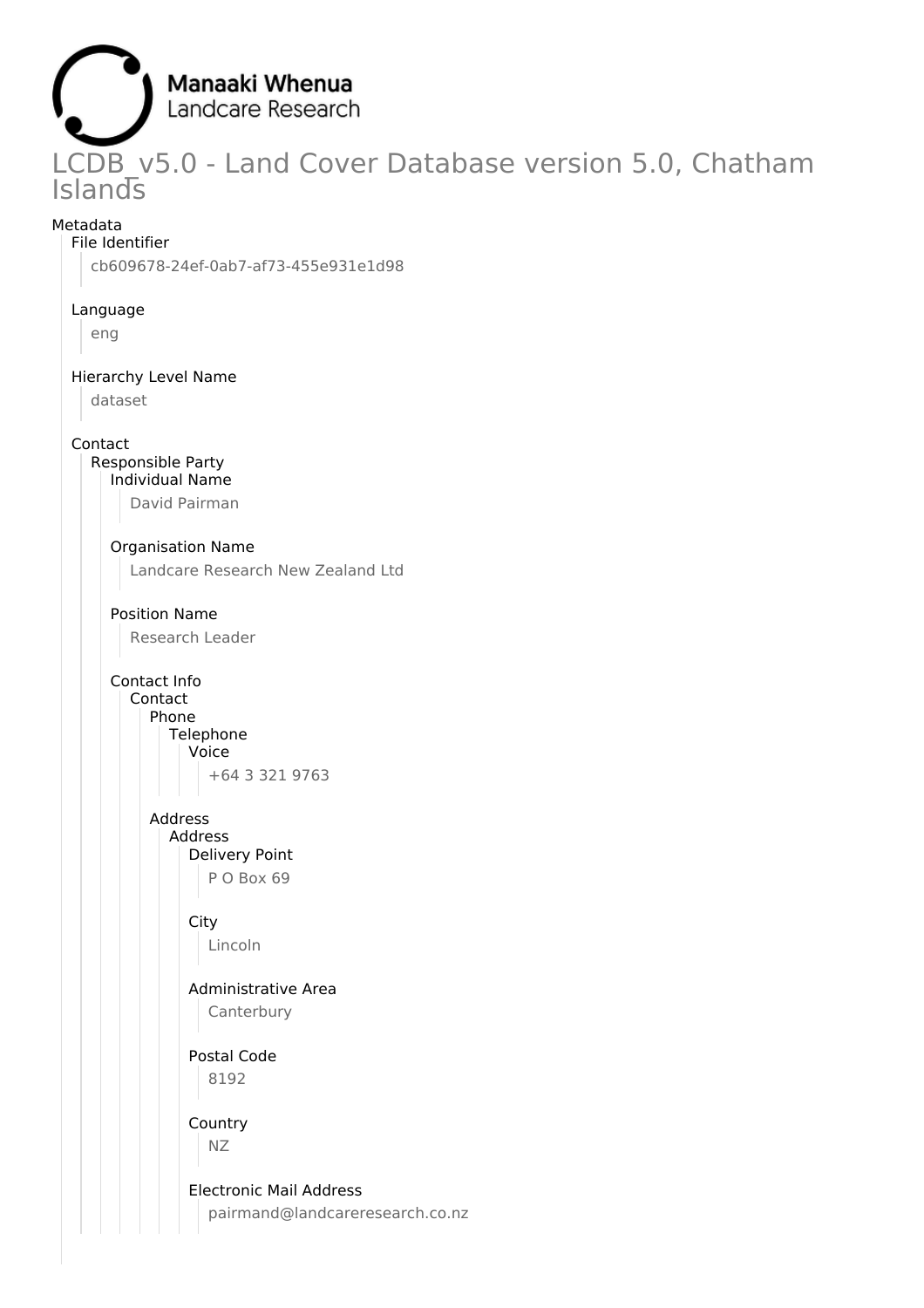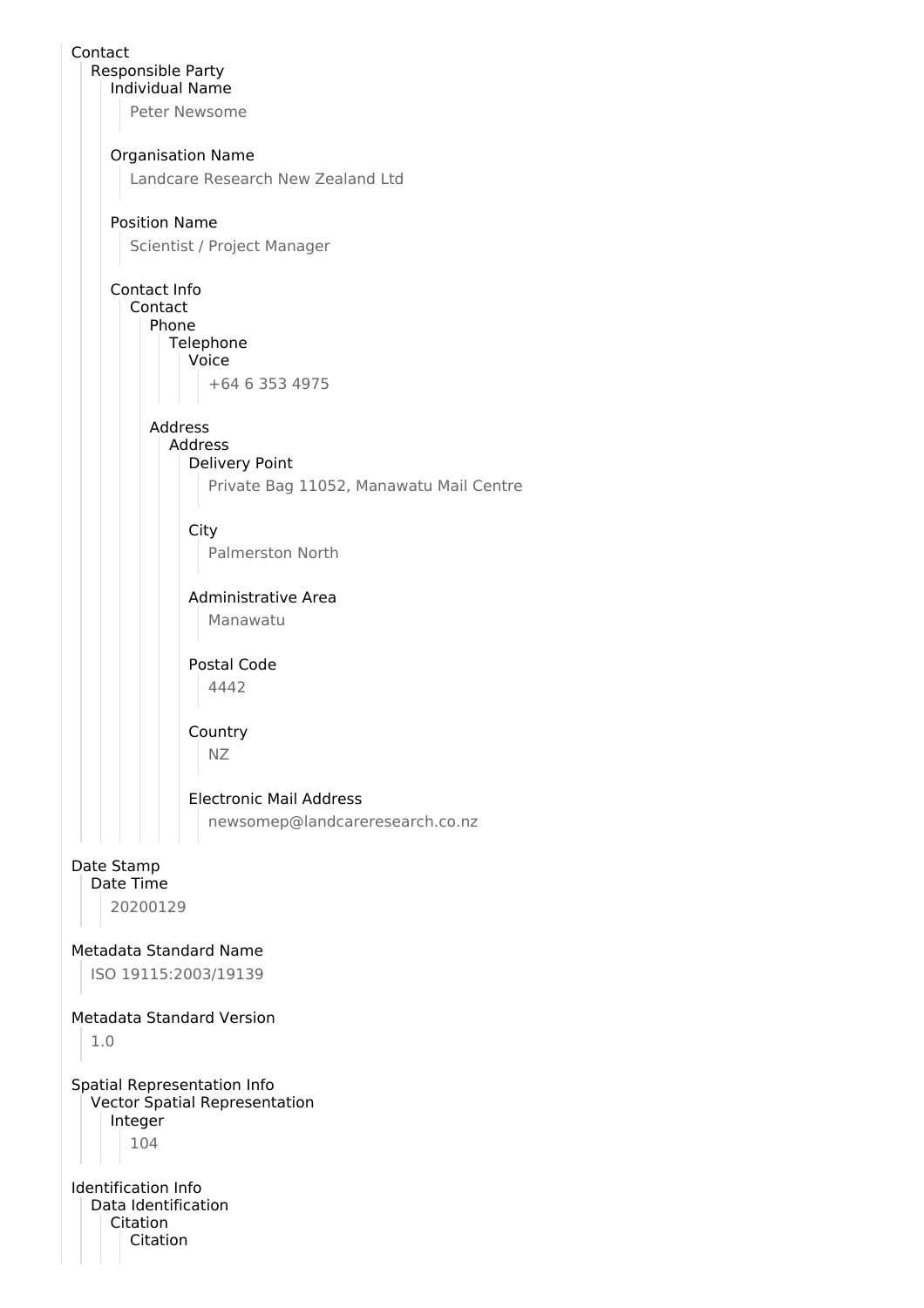Title

LCDB v5.0 - Land Cover Database version 5.0, Chatham Islands

Alternate Title LCDB5.0, LCDB v5.0

Edition

Version 5.0

Edition Date

Date Time

20191220

#### Cited Responsible Party Responsible Party Individual Name

David Pairman

Organisation Name

Landcare Research New Zealand Ltd

Position Name

Research Leader

Contact Info Contact

> Phone Telephone Voice

+64 3 321 9763

Address Address Delivery Point P O Box 69

**City** 

Lincoln

Administrative Area Canterbury

Postal Code 8192

Country

NZ

Electronic Mail Address pairmand@landcareresearch.co.nz

Cited Responsible Party Responsible Party Individual Name Peter Newsome

Organisation Name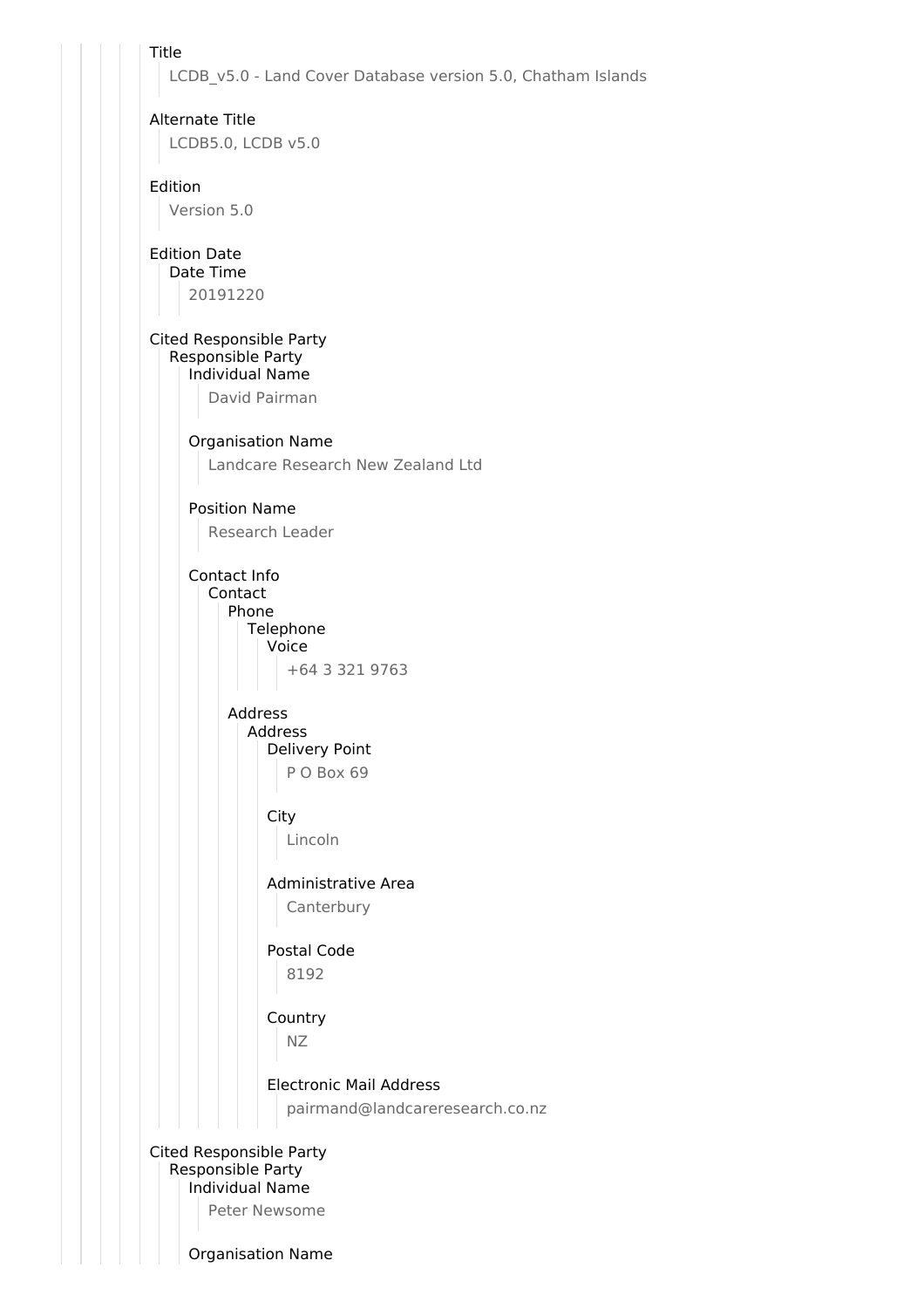

## Collective Title

New Zealand Land Cover Database version 5.0 (LCDB v5.0)

## Abstract

The New Zealand Land Cover Database (LCDB) is a multi-temporal, thematic classification of New Zealand's land cover. It identifies 33 mainland land cover classes (35 classes once the offshore Chatham Islands are included). The classification was revised between versions 1, 2, and 3 but has been consistent thereafter, and always with backward compatibility maintained. Land cover features are described by a polygon boundary, a land cover code, and a land cover name at each nominal time step; summer 1996/97, summer 2001/02, summer 2008/09, summer 2012/13, and summer 2018/19. The data set is designed to complement in theme, scale and accuracy, New Zealand's 1:50,000 topographic database (www.linz.govt.nz/land/maps/topographicmaps/topo50...). LCDB is suitable for use in national and regional environment monitoring, forest and shrubland inventory, biodiversity assessment, trend analysis and infrastructure planning. The classification used in LCDBv5.0 is presented in the document 'LCDBClassesAtVersion5.pdf' and a table correlating LCDB classes over all versions is presented in the document 'LCDBClassCorrelations.pdf'. Both of these are among the accessory documents to this dataset in the LRIS portal (lris.scinfo.org.nz/). LCDB version 5.0 was released in January 2020 and includes corrections to all time steps 1997/97, 2001/02, 2008/09, 2012/13 and 2018/19 for both the New Zealand mainland and Chatham Islands. A description of work undertaken for this release (including that of all earlier releases) is presented in the Lineage section. Of particular note at version 5.0 is the addition to LCDB, of attributes designed to readily identify and monitor wetlands over time and a similar capability to manage significant coastal changes. "EditAuthority" and "EditDate" are attributes, maintained since version 3.0 to indicate authorship and nominal date of polygon mapping, edit or change. Errors in the data due to misclassification (rather than land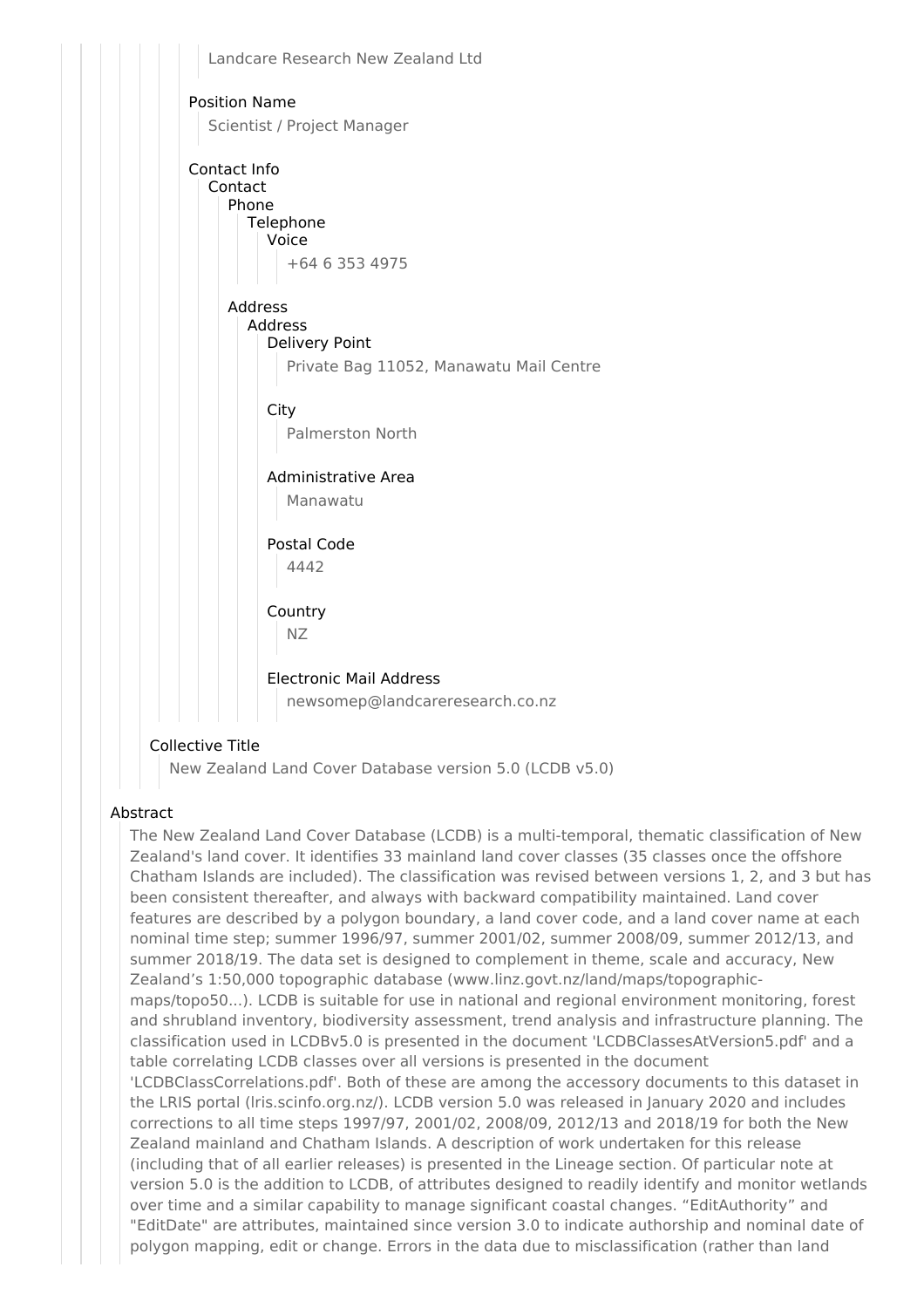cover change) or poor delineation can be reported to Landcare Research for inclusion in the next release using the online feedback facility in lris.scinfo.org.nz/.

## Purpose

The New Zealand Land Cover Database (LCDB) is a multi-temporal, thematic classification of New Zealand's land cover. It identifies 33 mainland land cover classes (35 classes once the offshore Chatham Islands are included). The classification was revised between versions 1, 2, and 3 but has been consistent thereafter, and always with backward compatibility maintained. Land cover features are described by a polygon boundary, a land cover code, and a land cover name at each nominal time step; summer 1996/97, summer 2001/02, summer 2008/09, summer 2012/13, and summer 2018/19. The data set is designed to complement in theme, scale and accuracy, New Zealand's 1:50,000 topographic database (https://www.linz.govt.nz/land/maps/topographicmaps/topo50-maps). LCDB is suitable for use in national and regional environment monitoring, forest and shrubland inventory, biodiversity assessment, trend analysis and infrastructure planning.

## Credit

Funding to compile LCDB version 5.0 was from the Ministry for the Environment (MfE), Department of Conservation (DoC) and Ministry for Primary Industries (MPI). The Ministry for the Environment, Environment Waikato and Land Information New Zealand, made significant contributions in the form of evidential data. MfE, DoC and MPI reviewed intermediate and final mapping before public release.

## Point Of Contact

Responsible Party Individual Name

David Pairman

Organisation Name Landcare Research New Zealand Ltd

## Position Name

Research Leader

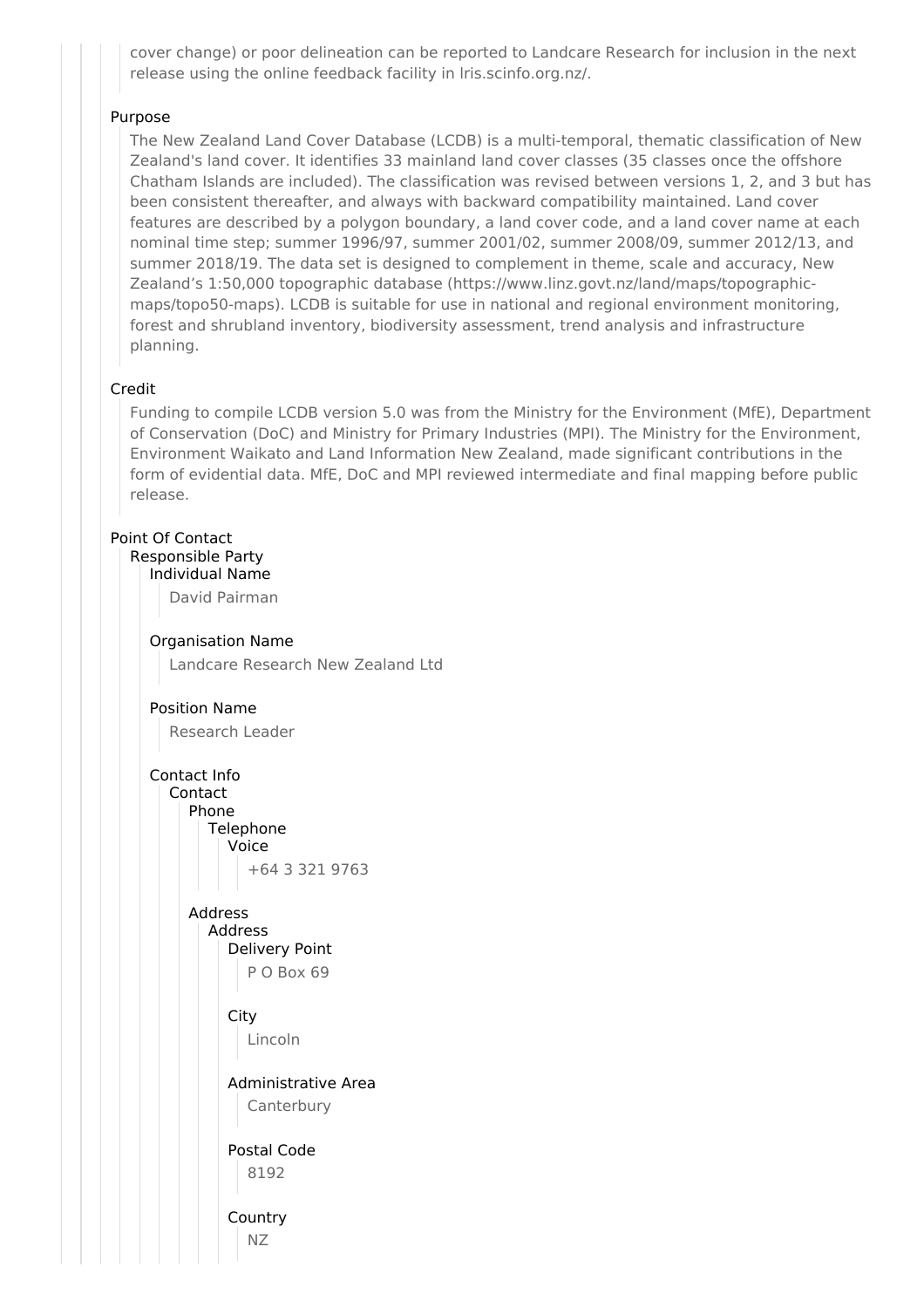

pairmand@landcareresearch.co.nz



## Maintenance Note

Funding to compile LCDB version 5.0 was from the Ministry for the Environment (MfE), Department of Conservation (DoC) and Ministry for Primary Industries (MPI). At the time of LCDB v5.0 release there was no secure financial provision for ongoing maintenance of LCDB nor for any future updates. Custody of LCDB is vested in Landcare Research NZ Ltd on behalf of The Crown.

Resource Constraints Legal Constraints Other Constraints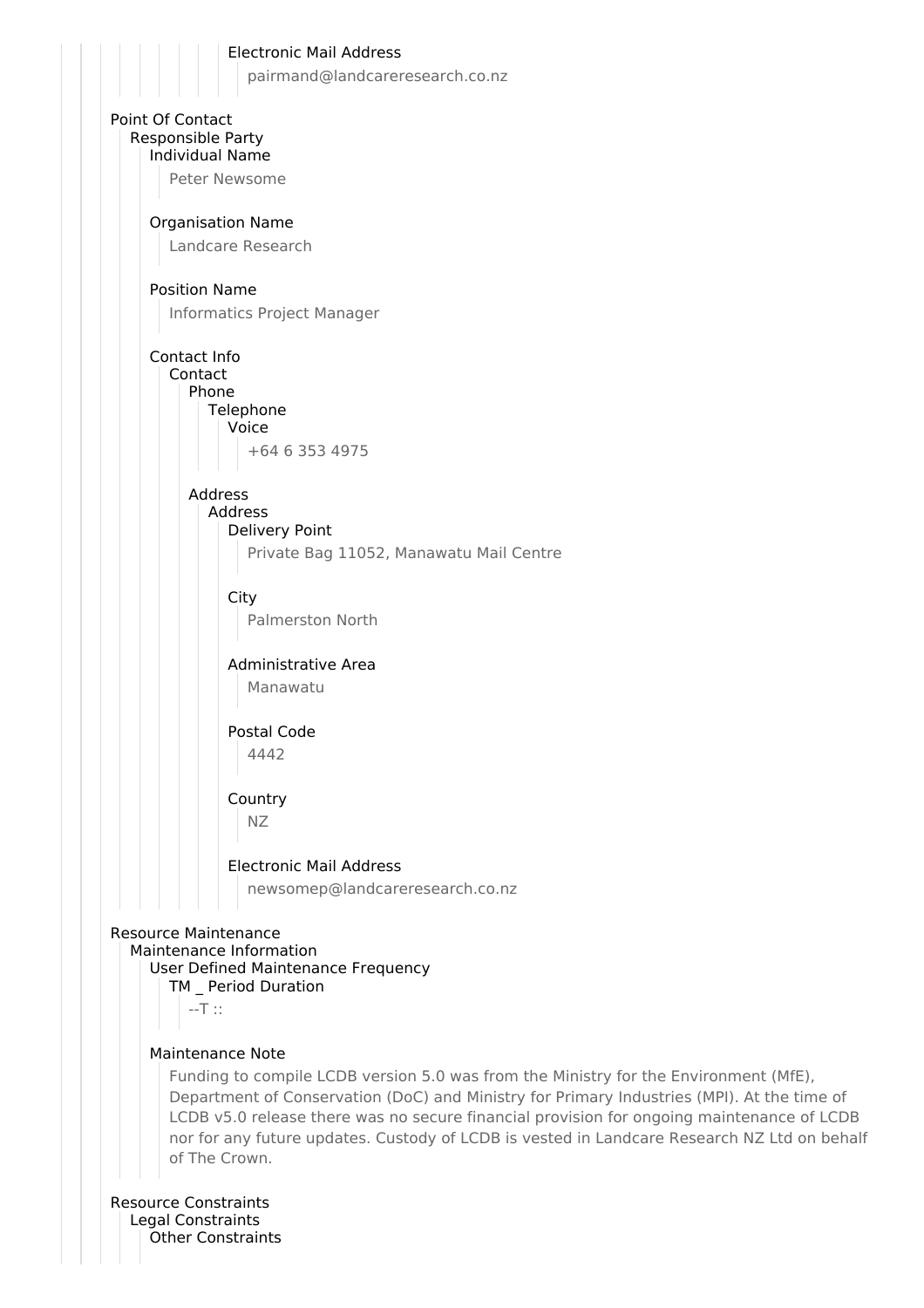The New Zealand Land Cover Database is managed by Landcare Research New Zealand Ltd on behalf of the New Zealand Government and is published for general use under a Creative Commons by Attribution 4.0 International license (https://creativecommons.org/licenses/by/4.0/)

#### Representative Fraction

Denominator Integer 25000

## Representative Fraction Denominator Integer

5000000

#### Language

eng

## Topic Category Code

farming

## Topic Category Code biota

Topic Category Code environment

# Topic Category Code

planningCadastre

## Topic Category Code

imageryBaseMapsEarthCover

## Topic Category Code

inlandWaters

Microsoft Windows 10 Version 10.0 (Build 17134) ; Esri ArcGIS 12.4.2.19948

## Extent

## EX Extent

#### Description

The data set has completeness of coverage of the New Zealand mainland and near-shore Islands, and of Chatham Islands, for all time periods. The data set has completeness of classification. Classification schema has a nominal 1 ha Minimum Mapping Unit (MMU), The classification used in LCDB v5.0 is presented in 'LCDBClassesAtVersion5.pdf' available as an accessory document to this dataset in the LRIS portal (www.lcdb.scinfo.org.nz/). The data set has completeness of verification. Land cover classes at LCDB v2 utilised ground data to inform supervised and manual image classification and the draft mapping underwent field verification. LCDB from version3.0 onward is primarily based on image processing to detect change using standardised satellite imagery and subsequent visual confirmation of targets using satellite imagery and aerial photography primarily, with limited field verification. Each mapping programme includes correcting observed errors and improving linework, including that notified by stakeholders.

## Geographic Element EX \_ Geographic Description Extent Type Code Boolean 1 Identifier Code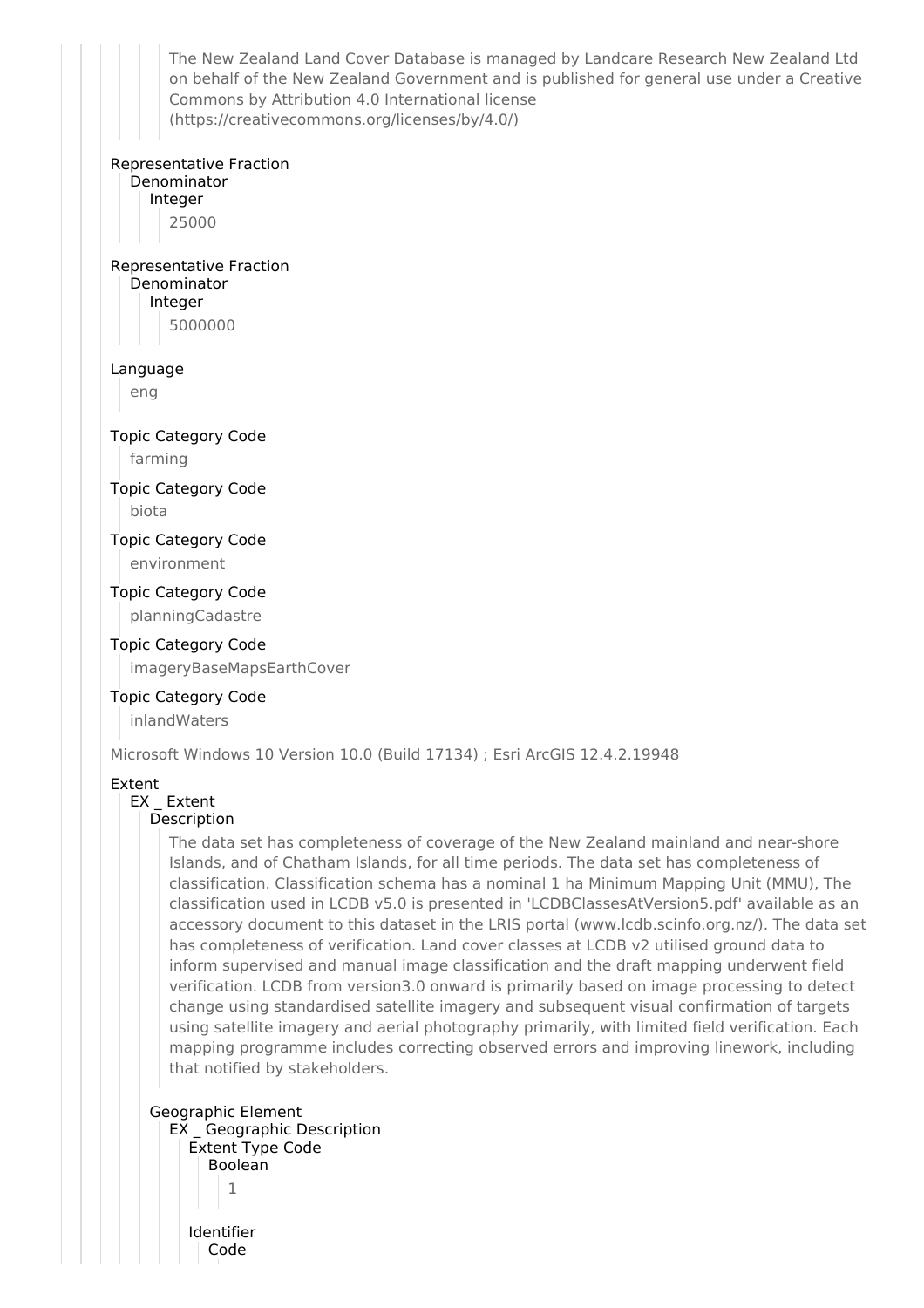# NZ

## Extent

EX Extent

Geographic Element

EX \_ Geographic Bounding Box -176.893681497-176.154251452-44.4349891916-43.5625596642

The nominal minimum mapping unit for the data is 1 hectare, although features are regularly delineated below this threshold to identify significant land covers (e.g. wetlands) and where features are bisected by areas of change. The New Zealand land area is classified into 33 thematic classes on the mainland with a further two classes created for mapping the Chatham Islands. The coastline used in LCDB is from Topo50, New Zealand's 1:50,000 topographic database (https://www.linz.govt.nz/land/maps/topographic-maps/topo50-maps) produced by Land Information New Zealand (LINZ). This is licensed as Creative Commons Attribution 3.0 New Zealand, and is sourced from the LINZ Data Service (https://data.linz.govt.nz/), dataset "NZ Coastlines and Islands Polygons (Topo 1:50k)". The Topo50 coastline has been merged into LCDB on two occasions - once in May 2012 for the mapping of version 3.0 to achieve compliance with this standard coast, and again downloaded on 16 April 2019 for version 5.0 to improve coast delineations and to begin to recognise areas of significant coastal change. "Onshore" attributes are used, at each date of mapping, to indicate areas mapped inside (Onshore  $=$  'yes') or outside (Onshore  $=$  'no') the Topo50 coastline (the latter primarily involving; mangroves, herbaceous saline vegetation, and estuarine open water). Coastline change (only implemented for recent intervals at version 5.0) is indicated by switching of the Onshore attribute from 'yes' to 'no' or vice versa. It is important to recognise that most of the changes between the two downloads of the LINZ Topo 50 coastline are due to improved mapping by LINZ, capturing more detail, rather than actual coastal change. Where change is assessed as "improved mapping", the LCDB coastline is adjusted for all dates. Change between the two coastline versions resulting in areas greater than 1 hectare and at least 40 metres wide were visually assessed against contemporary images to assess if they represented real coastline change rather than improved mapping. Where the change is real and significant in area, it is tracked using the "Onshore" attributes. The "Onshore" flags SHOULD NOT be used to track coastal movement. They were only introduced to avoid otherwise problematic inconsistencies, and the methodology and input datasets used will not accurately reflect all coastal movement, particularly gradual movement. An accuracy assessment on LCDB v4.0 mapping was undertaken in 2014 with results contained in an accessory document to this dataset in the LRIS portal (https://lris.scinfo.org.nz/). The data set has been captured and is stored in ESRI File GeoDatabase format

(http://www.digitalpreservation.gov/formats/fdd/fdd000294.shtml). The data has been built for polygon topology and has been checked for duplication, slivers, gaps, overlaps and other anomalies.

## Distribution Info

## Distribution

Transfer Options Digital Transfer Options Units Of Distribution

New Zealand, North Island, South Island, Chatham Islands, clip area

## Transfer Size Real 700 On Line

#### Online Resource Linkage URL

https://lris.scinfo.org.nz/layer/104442-lcdb-v50-land-cover-database-version-50 chatham-islands/

Data Quality Info DQ Data Quality Lineage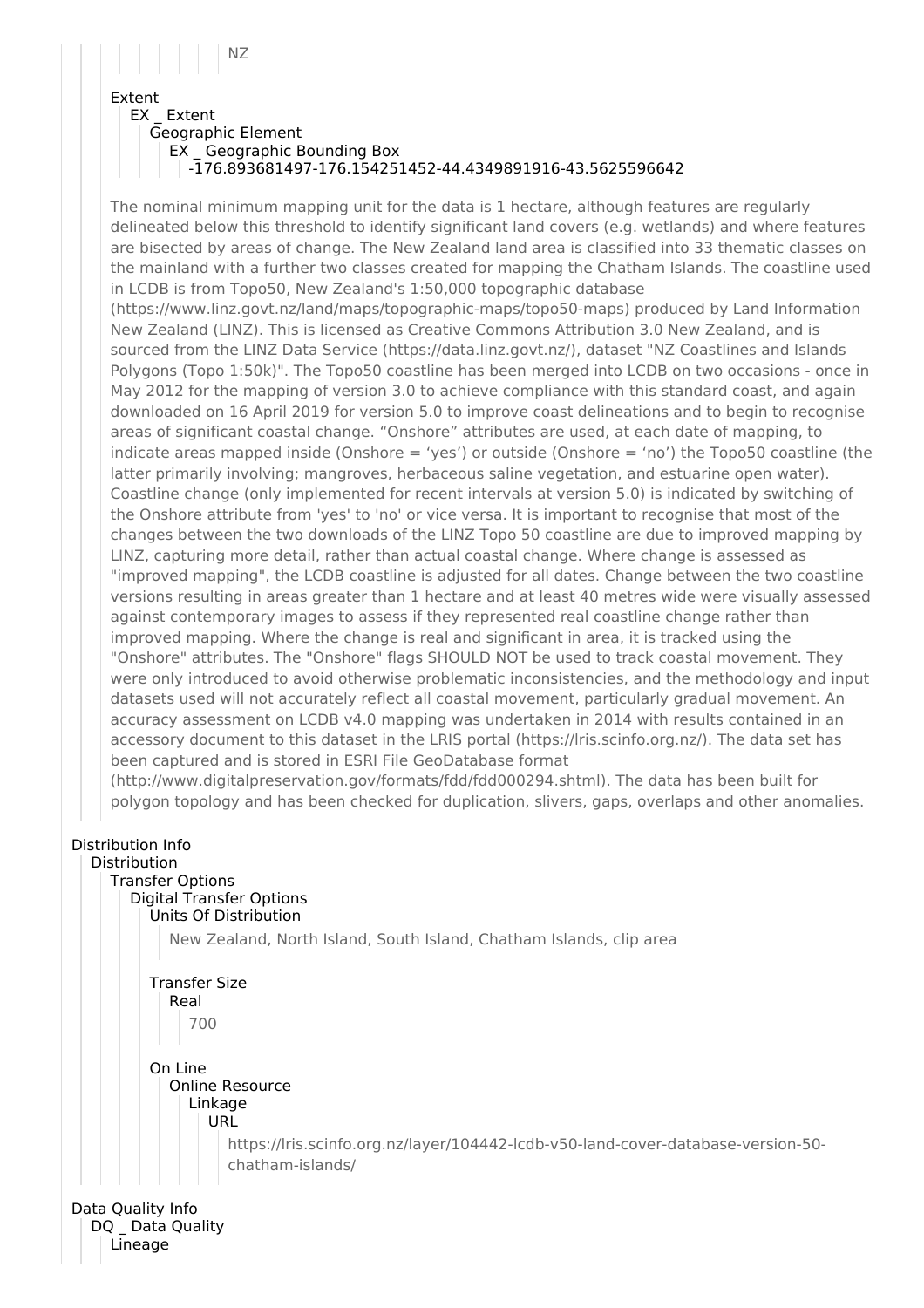## LI \_ Lineage

## **Statement**

LCDB v1 was created afresh from classified SPOT satellite imagery with polygons either captured directly from the classified imagery or manually digitised. The modest classification of 16 LCDB v1 classes were considerably expanded to 43 classes for LCDB v2 and polygon boundaries were significantly re-drawn by manual digitising over LandSat 7 and ETM+ satellite imagery. Mapping of the second (2001/02) time step was informed by a 'difference layer' created by comparison between 1996/97 and 2001/02 imagery and an extensive field checking phase sought to verify the mapping. LCDBs v3 onward consolidated and refined the mapping process by rationalising the classification to 33 mainland classes (35 with Chatham Islands included), smoothing polygon boundaries to remove latent artifacts of the early raster mapping, and aligning the mapping with the standard topographic coastline. Polygons of less than 1/10 hectare from version 2 were found to be largely erroneous and/or misleading and were removed before LCDB v3.0 mapping. Improved imagery and image classification techniques, combined with resource limitations, prompted a decision to not undertake widespread field checking, but ancilliary data and stakeholder reviews were built into the mapping workflow. Change mapping remained a manual, on-screen, process but was assisted by improved image difference detection, a variety of supporting imagery (including aerial photography), and accessory datasets (such as New Zealand's LUCAS Land Use Map (LUM)). The minimum mapping unit for the data is nominally 1 hectare (although mapping regularly goes below this threshold to resolve significant features (e.g. wetlands) and to accommodate change (which frequently bisects polygons). LCDB v3.0 undertook a 'rubbersheet' correction of a mis-aligned area of mapping in South Westland / northern Otago, and mapped a new time step corresponding to summer 2008/09 using SPOT 5 satellite imagery acquired between November 2006 and October 2008. Some cloud affected areas were infilled using Landsat imagery, or imagery from earlier dates. Satellite imagery was pan sharpened to 10m spatial resolution with terrain normalisation. Orthorectification was to the New Zealand Map Grid using photogrammetric software. Ground control points, used to position the imagery in the rectification process, were measured from aerial photography. Elevation models, used to correct distortion due to height, have 15m pixels and were generated from 20m contour data. Orthorectification met the target of 95% of the imagery being accurate within 5 metres r.m.s. error. Map updates were guided by an analysis of the new data identifying patches with spectral signatures inconsistent with the LCDB v2 class. Operators then used visual interpretation and manual digitising techniques to re-map in the vicinity of identified inconsistencies. In addition to the new SPOT data, imagery from other dates before and after was viewed simultaneously to help make decisions on the correct class and what is likely happening on the ground. Higher resolution SPOT-Maps data from 2008/09 was included in this image set. Harvested forest polygons at 2001 were reviewed and their new 2008 state entered and new forest harvesting at 2008 incorporated. Ancillary data such as digital topodata, aerial photography and published topomaps were used to assist in the interpretation of the imagery. Regional councils and the Department of Conservation reviewed the draft mapping and provided corrections for errors found in their areas of interest. An accuracy assessment on LCDB3.0 mapping was undertaken early in 2012 and results made available on the LRIS portal (www.lcdb.scinfo.org.nz/). LCDB v3.3 is an improvement to LCDB v3.0 as a result of five processes: • A review of improbable land cover transitions, correcting those found in error • A review of >20ha mapped land cover transitions between 2001/02 and 2008/09, correcting those found in error (some of these records were exposed as original error rather than recent-date change) • Croplands and Settlements were reviewed and improved using recently updated LUCAS Land Use Mapping (refer http://www.mfe.govt.nz/land/data-organisations/land-use-map#map). • A review of South Island tussock and low producing grasslands to delineate those which have undergone recent improvement (commonly, but not always, associated with dairy conversion) • Correction of error (in classification or delineation) noticed in the vicinity of edits undertaken above and those notified by users LCDB v4.0 introduced a fourth time step, land cover corresponding nominally to summer 2012/13 using SPOT 5 satellite imagery acquired between October 2011 and February 2013. In addition to 2008-2012 change mapping, further improvements were made through five other processes: • Incorporation of highquality wetland mapping of five Regions (Bay of Plenty, Taranaki, Manawatu-Whanganui, Wellington and Otago) and one District (Far North) • Mapping of detected change between